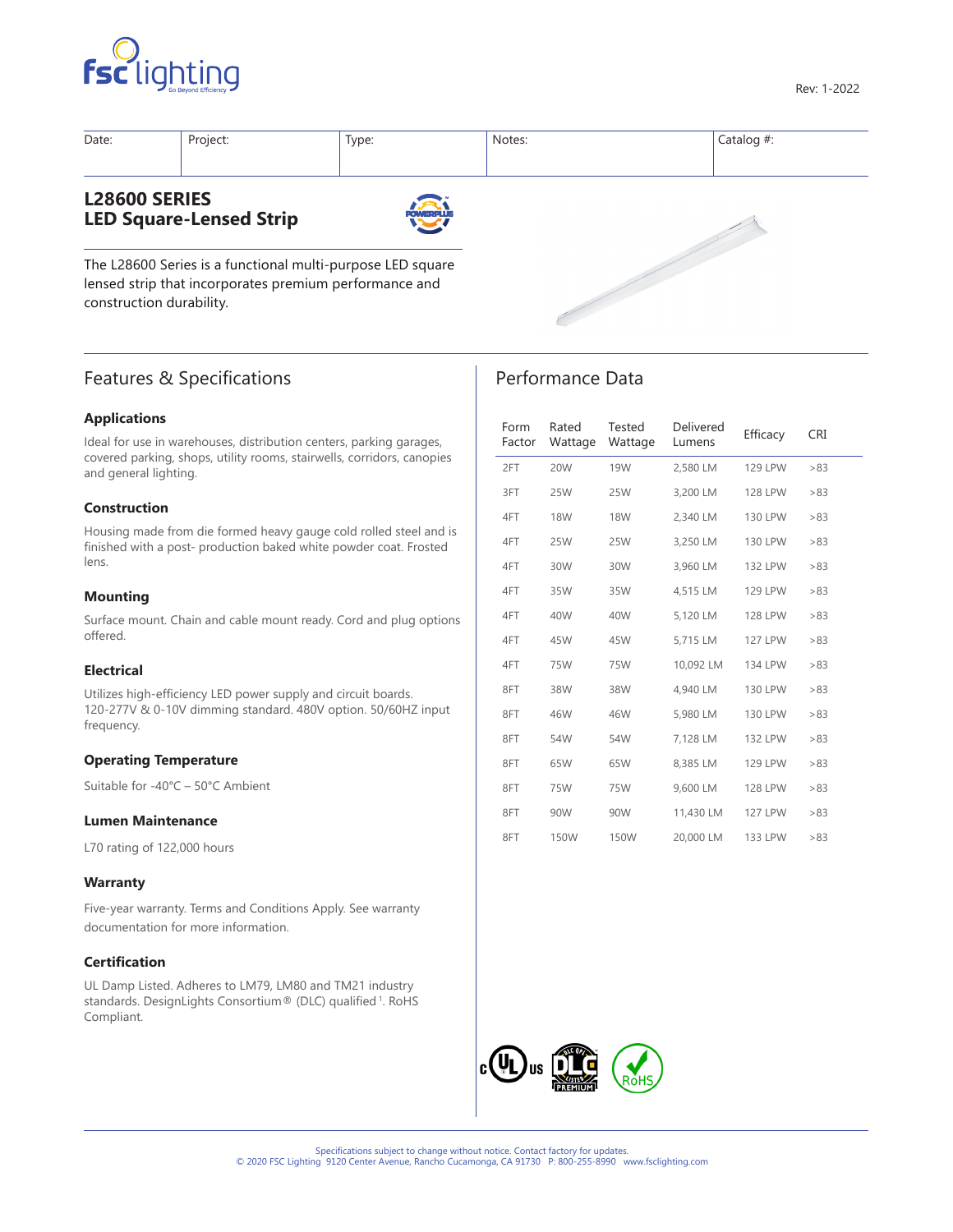

## Catalog Ordering

# Sample Part # L28648-30W-50K

| L286       |                                                                                                                                                                                                                                                                                                                                                                                                                                                                                                                     |   |                                                                                                 |   |                              |   |                                                                                                                                                        |   |
|------------|---------------------------------------------------------------------------------------------------------------------------------------------------------------------------------------------------------------------------------------------------------------------------------------------------------------------------------------------------------------------------------------------------------------------------------------------------------------------------------------------------------------------|---|-------------------------------------------------------------------------------------------------|---|------------------------------|---|--------------------------------------------------------------------------------------------------------------------------------------------------------|---|
|            | $\overline{2}$                                                                                                                                                                                                                                                                                                                                                                                                                                                                                                      | 3 | 4                                                                                               | 5 | 5                            | 5 | 5                                                                                                                                                      | 5 |
| 1 - Series | 2 - Length in Inches/Wattage                                                                                                                                                                                                                                                                                                                                                                                                                                                                                        |   | 3 - Color Temp (CCT)                                                                            |   | 4- Controls                  |   |                                                                                                                                                        |   |
| L286       | 24 - 20W (2 Foot, 19 Watt)<br><b>36 - 25W</b> (3 Foot, 25 Watt)<br>48 - 18W (4 Foot, 18 Watt)<br>48 - 25W (4 Foot, 25 Watt)<br>48 - 30W (4 Foot, 30 Watt)<br>48 - 35W (4 Foot, 35 Watt)<br>48 - 40W (4 Foot, 40 Watt)<br>48 - 45W (4 Foot, 45 Watt)<br>48 - 75W (4 Foot, 76 Watt)<br>96 - 38W (8 Foot, 38 Watt)<br><b>96 - 46W</b> (8 Foot, 46 Watt)<br>96 - 54W (8 Foot, 54 Watt)<br>96 - 65W (8 Foot, 65 Watt)<br>96 - 75W (8 Foot, 75 Watt)<br><b>96 - 90W</b> (8 Foot, 90 Watt)<br>96 - 150W (8 Foot, 150 Watt) |   | <b>35K</b> (3500 Kelvin Temp)<br><b>40K</b> (4000 Kelvin Temp)<br><b>50K</b> (5000 Kelvin Temp) |   | <b>OS</b> (Occupancy Sensor) |   | <b>PRGOS-LS</b> (Sensorswitch LSXR-ADC-3v Occ Sensor w/ Dimming Photocell)<br><b>PRGOS-LR</b> (IRTEC LRD509 Programmable Occ Sensor w/ Remote Control) |   |

#### **5 - Options**

**EM5W** (Battery Backup, 5 Watts, ~650 lumens)2 **EM10W** (Battery Backup, 10 Watts,  $\sim$ 1300 lumens)<sup>2</sup> **EM5WT20** (Title 20 Compliant Battery Backup, 5 Watts, ~650 lumens)<sup>2</sup> **EM10WT20** (Title 20 Compliant Battery Backup, 10 Watts, ~1300 lumens)<sup>2</sup> **ETS-DR** (Emergency Control Device with 0-10V Relay) **480SD** (480 Step-Down) **PLG** (6' SJT Cord & Plug) 10GL (10' Loop w/ Gripple Hanging Kit)<sup>3</sup> **PP** (PowerPlus) **BAA** (Buy American Act Compliant)

## **Notes**

1 Not all versions of this product may be DLC Premium qualified or DLC qualified. Please check the DLC Qualified Products List at www.designlights.org/ to confirm which versions are qualified. 2 Lumens will change based on fixture selection. Consult with factory for additional options.

3 Mounting kit is manufactured by Gripple Inc.